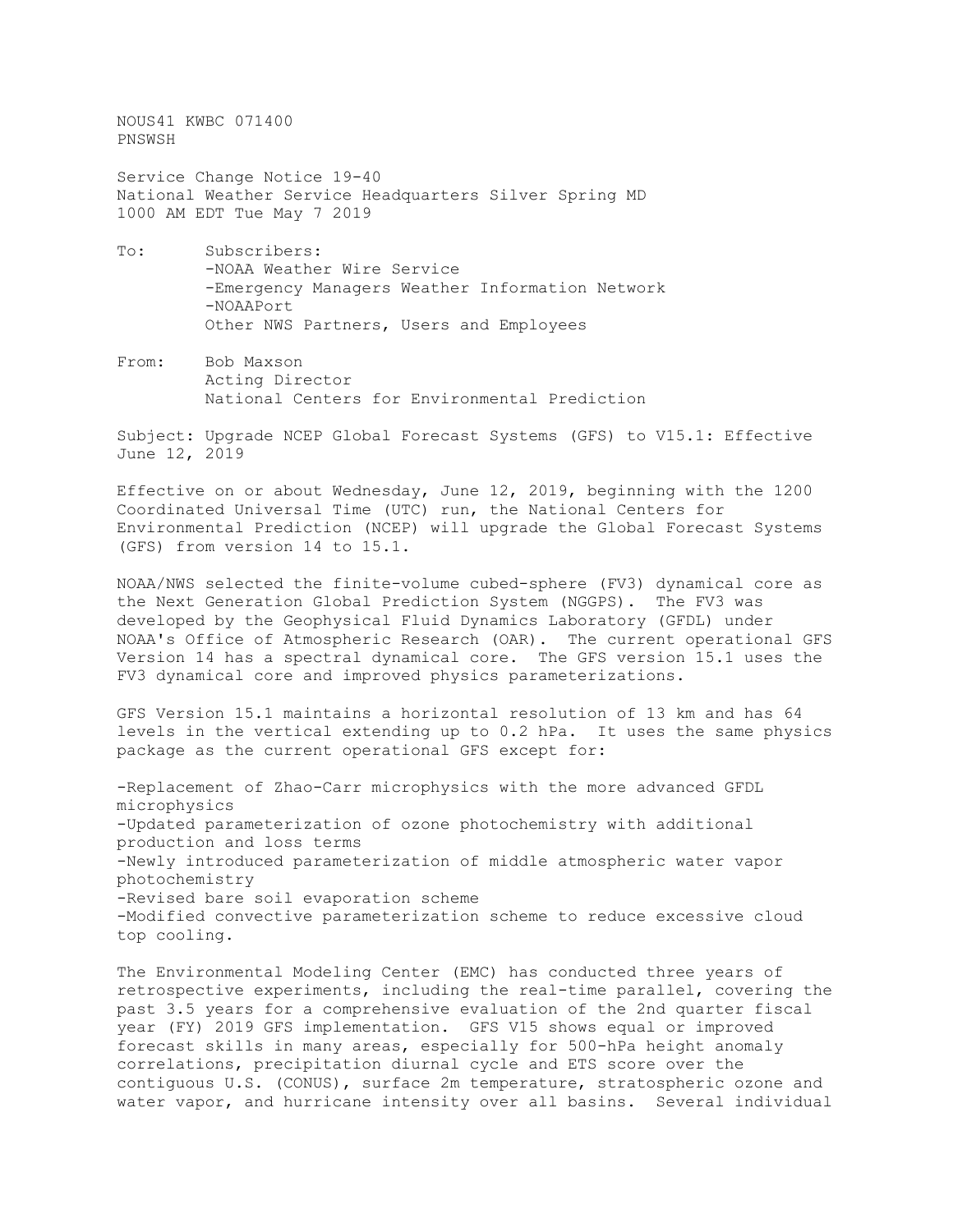case studies illustrate the model occasionally produces excessive snow in the medium range. EMC also noted a persistent cold bias that increases with forecast time. EMC will continue to explore ways to address these issues.

Evaluation of both the real-time and retrospective parallels can be found at:

<https://www.emc.ncep.noaa.gov/users/meg/fv3gfs/>

The site above includes relevant links to various evaluation and verification web sites.

A real-time feed of the GFS V15 output is available on para NOAA Operational Model Archive and Distribution System (NOMADS) for both NCEP Web services and NOAAPort output at:

[https://para.nomads.ncep.noaa.gov](https://para.nomads.ncep.noaa.gov/)

and on the Model Analysis and Guidance Website here:

<https://mageval.ncep.noaa.gov/>

A summary of major changes to the data assimilation and model output contents include:

- Changes to data assimilation
- Product changes to file names, directory structure, and internal file parameters
	- Product delivery timing changes differing more than five minutes
	- Product volume changes
	- Removal of NOAAPort/Satellite Broadcast Network (SBN) products.

1) Changes to Data Assimilation

 - Add Infrared Atmospheric Sounding Interferometer (IASI) moisture channels

- Add Advanced Technology Microwave Sounder (ATMS) all-sky radiances
- Add Megha-Tropiques SAPHIR data
- Add Advanced Scatterometer (ASCAT) data from MetOp-B
- Upgrade the use of Cross-Track Infrared Sounder (CrIS) radiances
- Add Meteosat-11 SEVIRI channels 5 and 6
- Add NPP OMPS profile and total column ozone
- Monitor NOAA-19 SBUV/2, Metop-C AMSUA and MHS, GOES-17 AMVs
- Add ability to read drifting and moored buoy data
- Update quality control for GOES atmospheric motion vector (AMV) winds

 - Upgrade specific humidity perturbation and statistics physics tendency perturbation with new parameter settings in ensemble forecast;

statistical kinetic energy backscattering perturbation is excluded - Remove digital filter and storm relocation

 - Increase horizontal resolution of the ensemble part of the hybrid data assimilation from 35 km to 25 km

 - Update the Near Sea Surface Temperature scheme to apply Sea Surface Temperature climatology tendency to the foundation temperature and reduce background error correlation length from 450~800 km down to 100 km.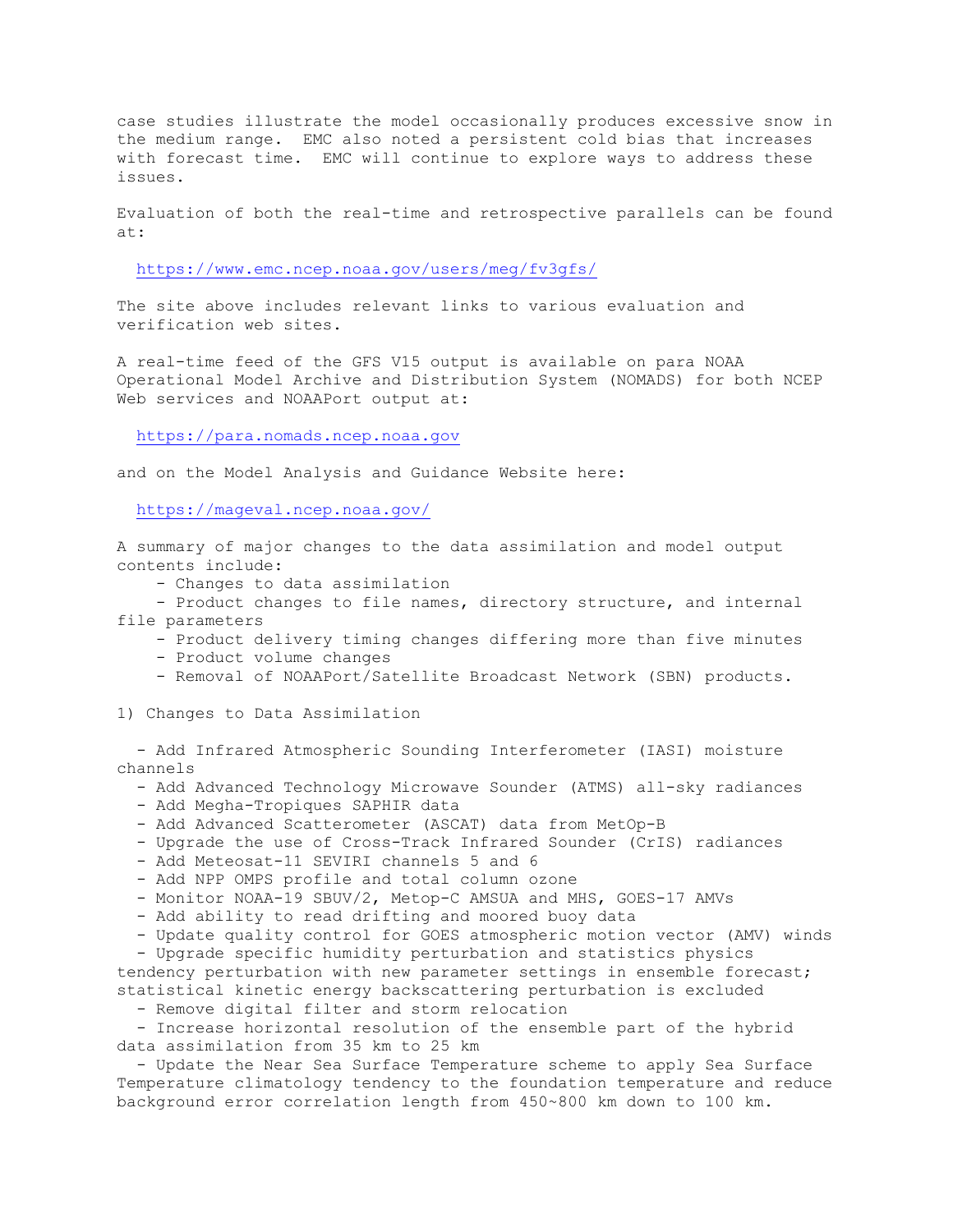2) Changes to Product Output on Web Services

With this upgrade the following changes occur on either the NCEP web services:

 <https://nomads.ncep.noaa.gov/pub/data/nccf/com/> <ftp://ftpprd.ncep.noaa.gov/pub/data/nccf/com/>

or on the NWS Web services:

unique directory.

 <https://tgftp.nws.noaa.gov/SL.us008001/ST.opnl/> <ftp://tgftp.nws.noaa.gov/SL.us008001/ST.opnl/>

A) Changes to directory structures on the NCEP Web services

 - Major change to the GFS, GDAS and EnKF sub-directory structure: gfs.YYYYMMDDCC -> gfs.YYYYMMDD/CC gdas.YYYYMMDDCC -> gdas.YYYYMMDD/CC enkf.YYYYMMDD/CC -> enkfgdas.YYYYMMDD/CC Where YYYYMMDD is year, month, and day. Where CC is cycle. - The EnKF sub-directory structure is changing where each member is a

 enkf.YYYYMMDD/CC/FILE -> enkfgdas.YYYYMMDD/CC/memXXX/FILE Where XXX is the member from 001, 002, ..., 080.

B) Changes to the Output File Names on the NCEP Web Services

 - The EnKF files will no longer include memXXX in the file name. That information will now be obtained from the sub-directory. gdas.tCCz.sfcf009.memXXX.nemsio -> gdas.tCCz.sfcf009.nemsio

 - The Surface Flux (sflux) file name will change to include a leading 0 for forecast hours below 100, which will match all other file naming structures. Name changes are as follows:

 gfs.tCCz.sfluxgrbfFF.grib2 -> gfs.tCCz.sfluxgrbfFFF gdas.tCCz.sfluxgrbfFF.grib2 -> gdas.tCCz.sfluxgrbfFFF Where FF and FFF are the 2- and 3-digit forecast hours.

 - The GDAS near sea surface temperature analysis nemsio file (gdas.tCCz.nstanl.nemsio) will be merged into the surface analysis nemsio file (gdas.tCCz.sfcanl.nemsio).

C) Changes to Variables on the NCEP Web Services

 - Time averaged and accumulated max/min variables will be removed from surface flux (sflux) files at forecast hour 000 because these fields do not have physical meaning at this time step. gfs.tCCz.sfluxgrbfFFF.grib2

 - The sflux files will have additional variables for forecast 000 only. These variables already exist in later forecast hours. To see the entire list, users are encouraged to compare index files for current operational products with the parallel data on para NOMADS.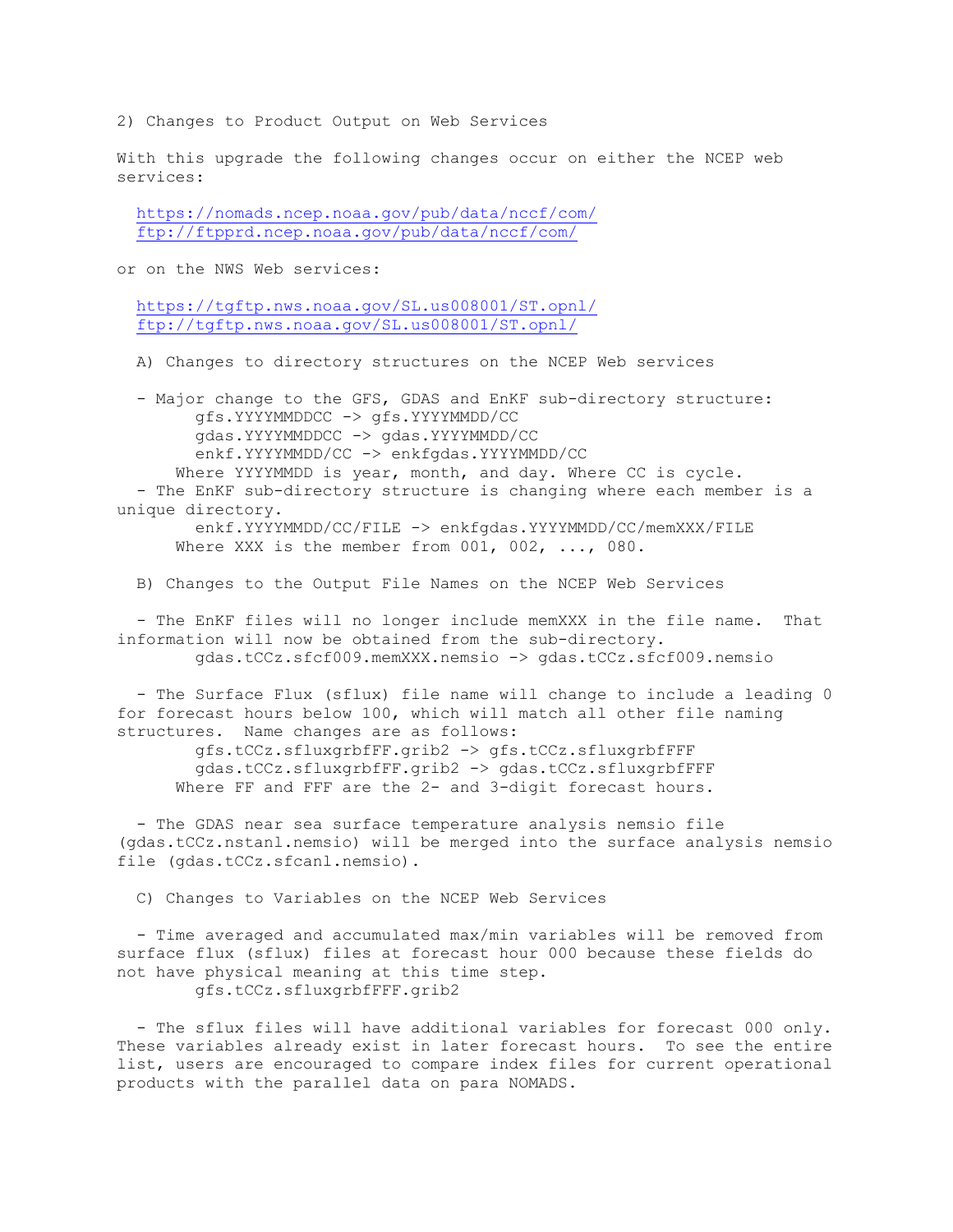- The pressure GRIB (pgrb) files will have both variable and level additions. Users are encouraged to check the index files on para NOMADS. Variable and level changes will have corresponding changes to NOMADS grib filter and OpenDAP services.

> gfs.tCCz.pgrb2.1p00.fFFF gfs.tCCz.pgrb2.0p50.fFFF gfs.tCCz.pgrb2.0p25.fFFF gfs.tCCz.pgrb2b.0p50.fFFF gfs.tCCz.pgrb2b.0p25.fFFF gfs.tCCz.pgrb2b.1p00.fFFF

 - The following changes will be made to GFS station BUFR soundings: I) Only non-hydrostatic vertical velocity VVEL (cm/s) will be

included. Hydrostatic vertical velocity OMEGA (Pa/s) will be removed. II) A new bufr sounding station will be added (999390 40.19N,

113.47W DGWY 11 Dugway Prov Grd Ld 1296).

 III) The elevation at Station (488100 22.82N 104.97E 11 HA GIANG VIETNAM 117) will be changed from 10 m to 117 m.

D) Product and File Additions to NCEP Web Services

 - NCEP wants to highlight two potentially impactful changes to the vertical velocity (VVEL) and accumulated precipitation (PCP) variables. To keep in line with the direction of the NCEP modeling suite unification, these variables are changing. In order to provide users with enough lead time, both the legacy and new variables will be included in GFS V15. We encourage users to migrate to the new variables described below. In the near future, the legacy products will be removed.

 I) A second vertical velocity field will be included in the output files and written out by the model as DZDT (m/s). The GFS V15 treats DZDT as a prognostic variable. The vertical velocity VVEL (pascal/s) found in the current operational product is now derived from DZDT using the hydrostatic approximation.

 II) New total precipitation and convective precipitation, with continuous accumulation, will be added to the output. Examples of the new variables:

APCP:surface:0-10 day acc fcst

ACPCP:surface:0-10 day acc fcst

 - The following output files will have increased temporal resolution from 12-hourly to 3-hourly after forecast hour 240:

 gfs.tCCz.pgrb2.1p00.fFFF gfs.tCCz.pgrb2.0p50.fFFF gfs.tCCz.pgrb2.0p25.fFFF gfs.tCCz.pgrb2b.0p50.fFFF gfs.tCCz.pgrb2b.0p25.fFFF gfs.tCCz.pgrb2b.1p00.fFFF gfs.tCCz.sfluxgrbfFFF.grib2 Where FFF is forecast hour greater than 240.

 - A new cyclone tracker file will be added to the NCEP websites. It contains three parameters for depicting cyclone phases based on Hart (2003), where parameter B for cyclone thermal symmetry and parameters -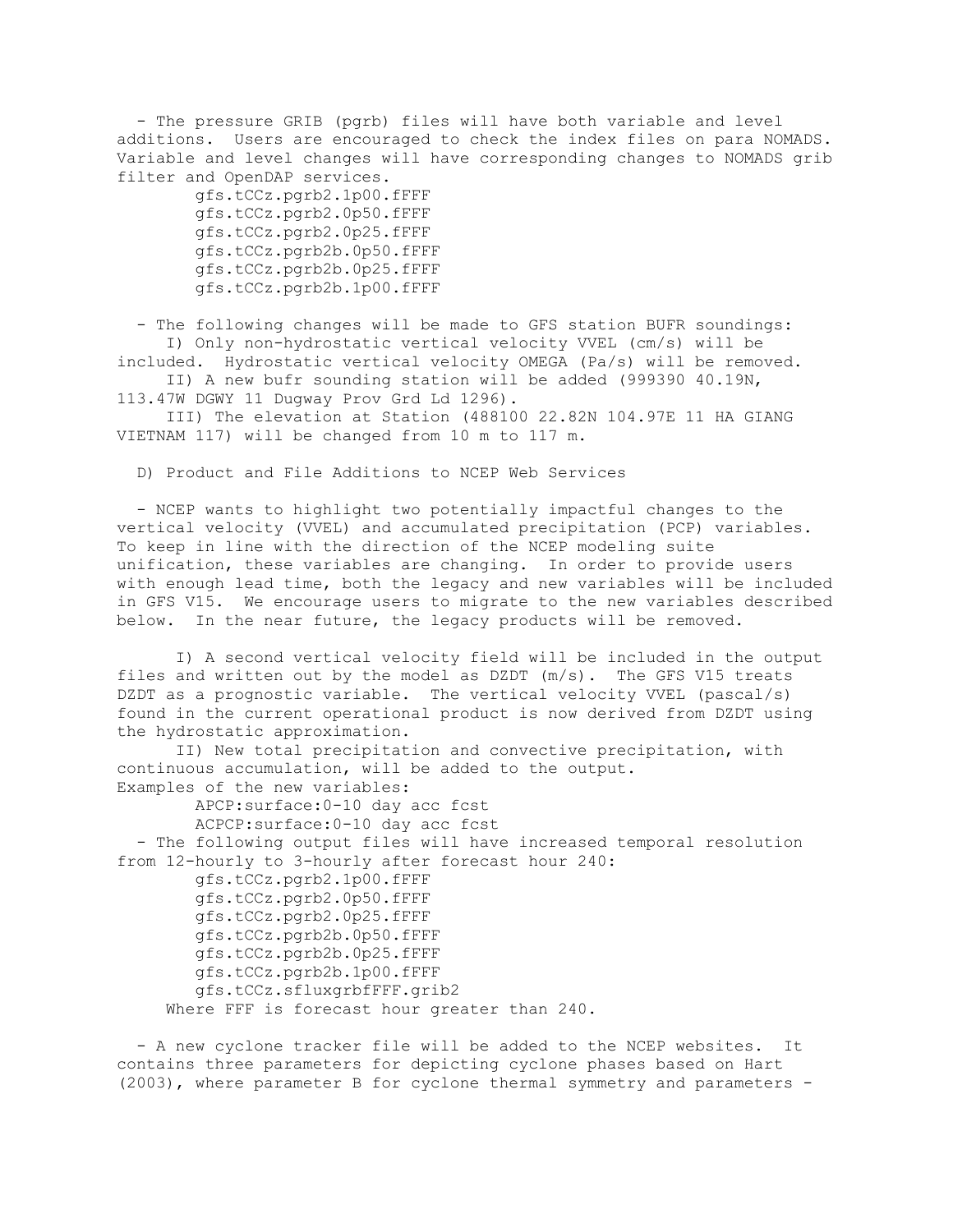Vt(lower) and -Vt(upper) for cyclone thermal winds. File will be located under directory structure:

 /com/ens\_tracker/prod/gfs.YYYYMMDD/CC/tctrack With file name: avnop.tCCz.cyclone.trackatcfunix

 E) Product Removal from NWS Web Services, with Substitutes on the NCEP Web Services:

 - The 0.5-degree files labeled for the National Polar-Orbiting Operational Environmental Satellite System (NPOESS) will be removed. Users can find replacement files on the NCEP websites. File names that will be removed match: fh.0FFF\_tl.press\_gr.0p5deg\_pt.npoess Replacement files on the NCEP web services: gfs/prod/gfs.YYYYMMDD/CC/gfs.tCCz.pgrb2.0p5.fFFF gfs/prod/gfs.YYYYMMDD/CC/gfs.tCCz.pgrb2b.0p5.fFFF - The GFS NEMSIO files will be removed from NWS web services. Users

can find the exact files on the NCEP web services. File names that will be removed:

 ST.expr/MT.gfs\_CY.CC/RD.YYYYMMDD/PT.bin\_DF.of fh.anal\_tl.sigma ST.expr/MT.gfs\_CY.CC/RD.YYYYMMDD/PT.bin\_DF.of fh.anal\_tl.sfsig Exact replacement files on the NCEP Web services: gfs.YYYYMMDD/CC/gfs.tCCz.atmanl.nemsio gfs.YYYYMMMDD/CC/gfs.tCCz.sfcanl.nemsio

 - The cyclone tracker file on the NWS Website will be moved to the NCEP website. This file provides the basic hurricane track information such as location and intensity. The names that will be removed: avn.tCCz.cyclone.trackatcfunix Exact file replacement path on NCEP web services: ens\_tracker/prod/gfs.YYYYMMDD/CC/tctrack/

F) Product Removal from NCEP Web Services

 - The ENKF atmospheric analysis for each ensemble member will be removed from the NCEP web services with file names like: gdas.tCCz.ratmanl.memFFF.nemsio gdas.tCCz.atmf006s.memFFF.nemsio gdas.tCCz.atmf009s.memFFF.nemsio

 - In the future, NCEP will be terminating the lower resolution products from its web services and encouraging users to migrate to higher resolution output.

 - The Archive TAR output products will be removed from directory: /com/arkv/prod/ncartar/ With filenames like: ncargdas.20190324.tar obs.\${date}.tar Users can find replacement products in the GDAS directory containing "pgrb2" and "bufr d" respectively.

G) Product Timing and Volume Changes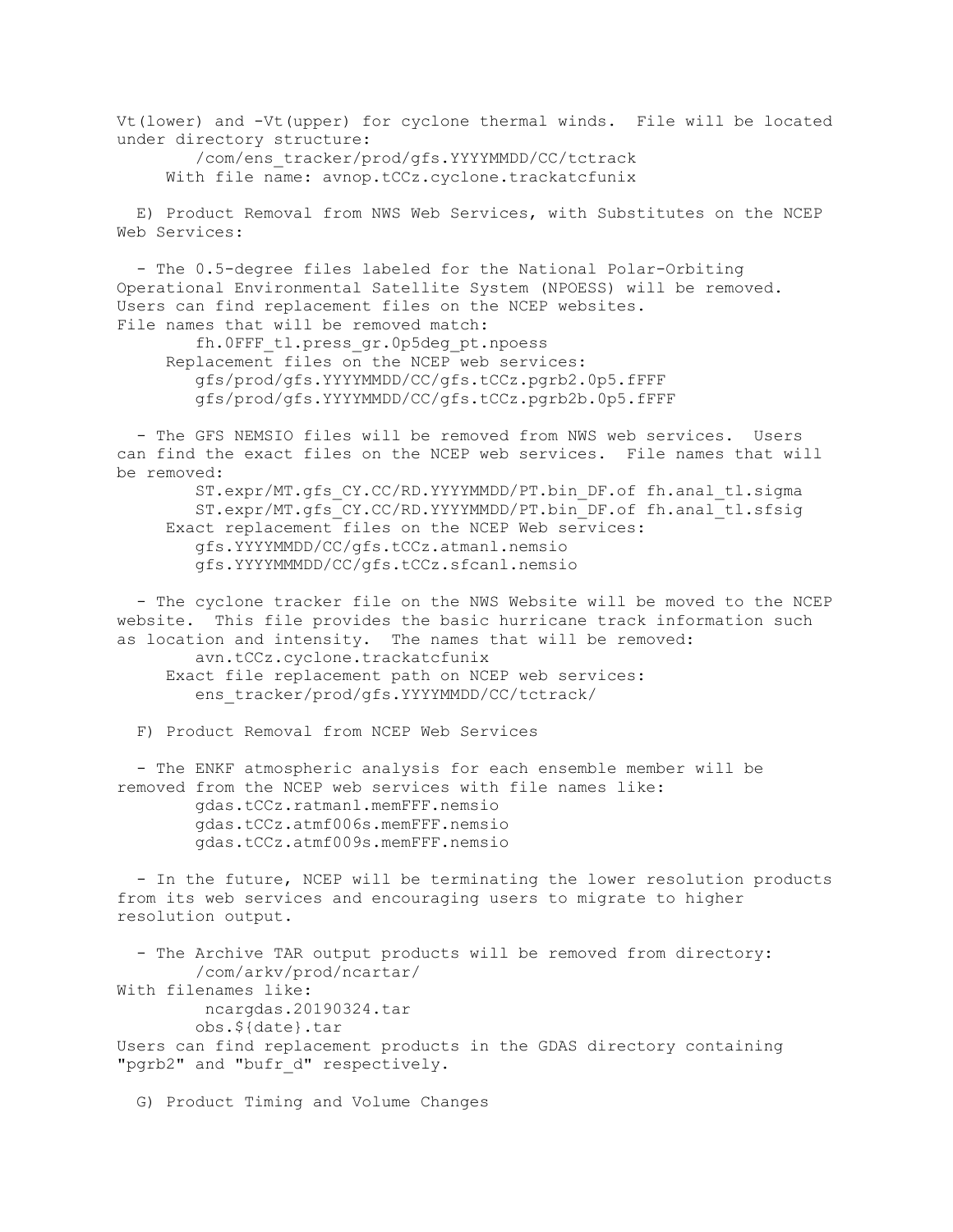- The data volume per file will increase for most output. This includes about a 50 percent increase in the "pgrb2" and "pgrb2b" files and up to a 200 percent increase in the "nemsio" files.

 - The current operational GFS V14 is run at a coarser horizontal resolution beyond forecast hour 240; GFS V15 will run at a uniform, high resolution throughout the entire forecast length up to 384 hours. As a result, the delivery of all GFS products after 240 hours of forecast will be delayed. The last products at forecast hour 384 will be delayed by up to 20 minutes.

 - Due to restructuring of some model processes, the following timing changes will also take place on the NCEP web services: These files will be up to 80 minutes early: gfs.tCCz.goessimpgrb2.1p00.fFFF gfs.tCCz.goessimpgrb2fFFF.grd221 These files will be up to 15 minutes early: gdas.tCCz.pgrb2.0p25.fFFF gdas.tCCz.pgrb2.1p00.fFFF memMMM/gdas.tCCz.sfcfFFF.nemsio (for some members) gdas.tCCz.atmfFFF.nemsio gdas.tCCz.sfcfFFF.nemsio gdas.tCCz.sfluxgrbfFFF.grib2

3) Changes to Products on NOAAPort/SBN

A) Product Changes

 - The 20km CONUS grid will be changed to use "Grid-relative" winds to interpolate (U and V) winds for map projection Lambert-Conformal. The resolution and component flags will be changed from 48 to 56 and the latitude of the South Pole will be changed from 0 to 90 degrees south (- 90.000) in Grid Definition Template section (PDT 3.30).

 - The additional variables for vertical velocity (DZDT) and continuous precipitation (e.g., APCP, ACPCP) will not be added to NOAAPort/SBN at this time. In the near future we will advertise a multi-cycle test dissemination of duplicate DZDT and PCP so that users can prepare for this change.

NCEP plans to remove the legacy variables (VVEL and 6-hourly accumulated precipitation) as early as the 2020 upgrade. Users can begin testing the new variables here:

[https://para.nomads.ncep.noaa.gov/pub/data/nccf/noaaport/gfs\\_newprecip/](https://para.nomads.ncep.noaa.gov/pub/data/nccf/noaaport/gfs_newprecip/)

B) Product Removals

 - In 2014, NCEP added higher resolution grids to NOAAPort to replace the legacy lower resolution. Please see this notice for World Meteorological Organization (WMO) information on the new grids:

[https://www.weather.gov/media/notification/tins/tin14-54gfs\\_noaaport.pdf](https://www.weather.gov/media/notification/tins/tin14-54gfs_noaaport.pdf)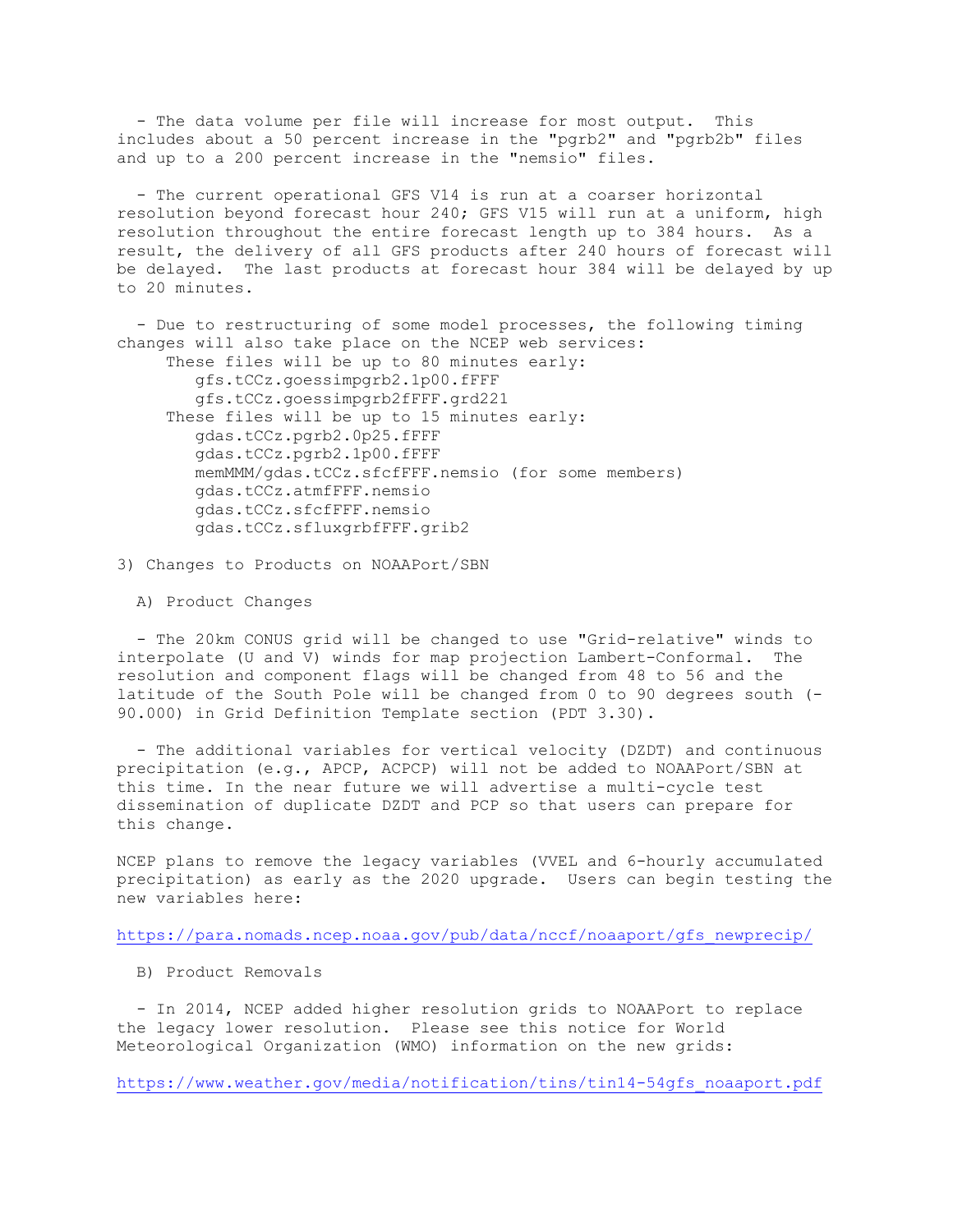As advertised, the following low-resolution products will now be removed from NOAAPORT/SBN:

|              | Grid Resolution   | Area           | Map Projection            |
|--------------|-------------------|----------------|---------------------------|
| #199<br>#225 | $2.5$ km<br>80 km | Guam<br>Hawaii | Mercator<br>Mercator      |
| #160         | 47 km             | Alaska         | North Polar Stereographic |
| #161         | $0.5$ deg         | Puerto Rico    | Latitude/Longitude        |
| #213         | 95 km             | Alaska         | Polar Stereographic       |
| #254         | 40 km             | Pacific Region | Mercator                  |

The WMO headers for grid 160, 161, 213, 225 and 254 are listed at:

[https://www.nco.ncep.noaa.gov/pmb/changes/gfs\\_removal\\_grids.shtml](https://www.nco.ncep.noaa.gov/pmb/changes/gfs_removal_grids.shtml)

Users of grid 199 (Guam) output are encouraged to use HiresW Guam products as a replacement available on the NCEP website under "hiresw." A full list of grid 199 WMO headers being removed can be found here:

[https://www.nco.ncep.noaa.gov/pmb/codes/GRIB2/wmo\\_headers\\_for\\_GUAM\\_199/wm](https://www.nco.ncep.noaa.gov/pmb/codes/GRIB2/wmo_headers_for_GUAM_199/wmo_headers_awips_guam_grid_199) [o\\_headers\\_awips\\_guam\\_grid\\_199](https://www.nco.ncep.noaa.gov/pmb/codes/GRIB2/wmo_headers_for_GUAM_199/wmo_headers_awips_guam_grid_199)

NCEP urges all users to ensure their decoders can handle changes in content order, changes in the scaling factor component within the product definition section (PDS) of the GRIB files, and volume changes. These elements may change with future NCEP model implementations. NCEP will make every attempt to alert users to these changes before implementation.

A real-time feed of the GFS V15 output is available on para NOMADS for both NCEP Web services and NOAAPort output here:

[https://para.nomads.ncep.noaa.gov](https://para.nomads.ncep.noaa.gov/)

And graphical output is available on the Model Analysis and Guidance (MAG) here:

<https://mageval.ncep.noaa.gov/>

NCEP will evaluate all comments to determine whether to proceed with this upgrade.

For questions regarding these model changes, please contact:

 Vijay Tallapragada Chief, EMC Modeling and Data Assimilation Branch [vijay.tallapragada@noaa.gov](mailto:vijay.tallapragada@noaa.gov)